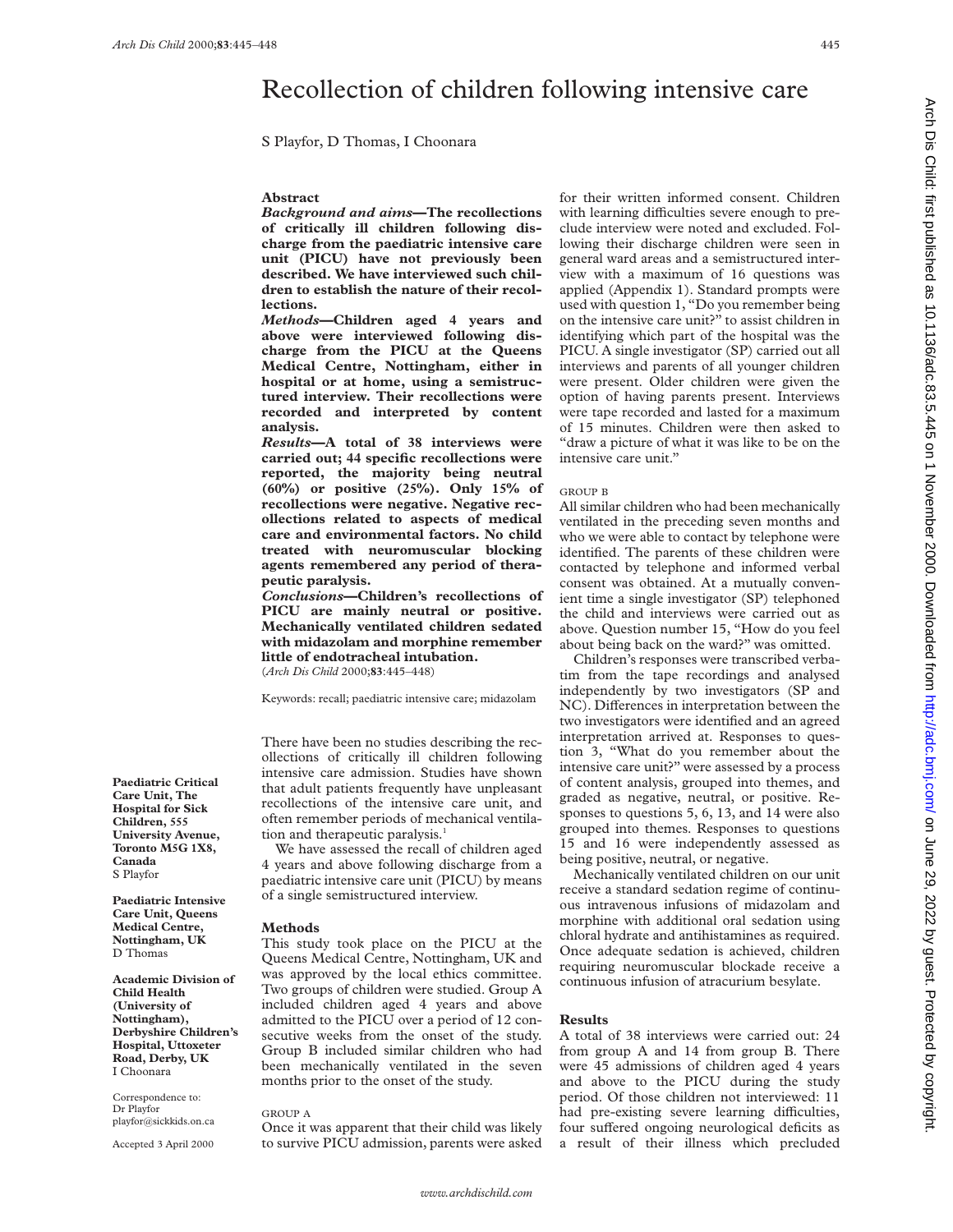*Table 1 Clinical diagnoses of patients*

| Diagnosis        | Number |  |
|------------------|--------|--|
| Scoliosis repair | 9      |  |
| General medical  | 8      |  |
| Sepsis           | 6      |  |
| Head injury      | 6      |  |
| Other craniotomy | 5      |  |
| <b>ENT</b> bleed | 2      |  |
| General surgery  |        |  |
| <b>Burns</b>     |        |  |

interview, three children refused to be interviewed, two were lost to follow up, and one child died. There were no statistically or clinically significant differences between the responses of group A and group B.

The median age of all interviewed patients was 12 years (range 4–16 years); 47% were male. Table 1 shows their clinical diagnoses. The median duration of PICU admission was three days (range 1–11 days). Twenty five children (66%) were mechanically ventilated and seven (18%) were treated with neuromuscular blocking agents. Interviews for group A took place after a median interval of two days following discharge from PICU (range 1–12 days). Interviews from group B took place after a median interval of 16 weeks following discharge from PICU (range 4–28 weeks).

Twenty five children (66%) were able to remember the PICU and 17 (45%) knew why they had been there. All those who were not mechanically ventilated could remember the unit although notably only one of the six children (17%) admitted with a head injury remembered the PICU.

In response to question 3, "What do you remember about the intensive care unit?" children expressed 44 specific recollections (fig 1); 26 of these were classified as neutral and related mainly to observations of the medical equipment surrounding them, the environment, and how they were feeling. Eleven positive recollections were expressed, the most common of which related to the nursing staff,



followed by environmental factors such as the television. Seven negative recollections were expressed. Four related to the environment: three complained about noise levels, and one complained about never knowing what time of day it was. The other three negative recollections related to medical care: two regarding nasogastric tubes, and one regarding an endotracheal tube. Only one child said that the PICU was overall a bad place. She could recall no specific bad things and could only add, "I don't like it. I don't like having to go there."

Twenty one children (55%) could remember the PICU nursing staff, regarding whom there were 32 specific recollections; 16 related to the provision of nursing care and 13 related to personal interaction such as "being kind" and "talking to me". Only one child could remember the medical staff; "The doctor said 'you look glum, give us a smile'".

When asked to highlight good things, 26 factors were identified; the most common of these related to the care received by the child: being made better (six statements) and being looked after (four statements). The next most common statements related to the nursing staff and environmental themes; particularly the comfortable, relaxed, or friendly atmosphere on PICU and especially the television and videos. When asked to highlight bad things, 14 factors were identified. The most common of these related to aspects of medical care: nasogastric tubes, needles, and bad tasting medicine. The next most common group was environmental factors such as noise or an uncomfortable bed. Four personal factors were identified: being unable to speak because of the endotracheal tube, lack of sleep, not knowing the time of day, and being hungry. One 7 year old boy was concerned that the PICU "could be quite dangerous with all those sharp things around".

On direct questioning 11 children (29%) remembered being in pain. Eight children (21%) said that they had been scared and six (16%) complained of being unable to sleep because of noise or discomfort: "I couldn't sleep because I had to stay on my back. I'd be awake from about one o'clock in the morning." Eight children (21%) complained of being thirsty. Two children experienced unusual dreams following PICU discharge: one dreamt about "doctors putting lines into me" but said that they were not upsetting, and the other reported "some really weird dreams that I can't explain. They were a bit frightening".

Of the 25 children who had been mechanically ventilated, 12 (48%) were able to remember PICU. Four children (16%) had some recollection of mechanical ventilation: one child reported, "it felt like normal breathing", one child remembered the tube being down her throat and being unable to speak because of it, and two children remembered coughing as the endotracheal tube was removed. Seven children had been treated with continuous infusions of neuromuscular blocking agents and none had any recollection of therapeutic paralysis. Because of the low levels of recall in children treated with infusions of midazolam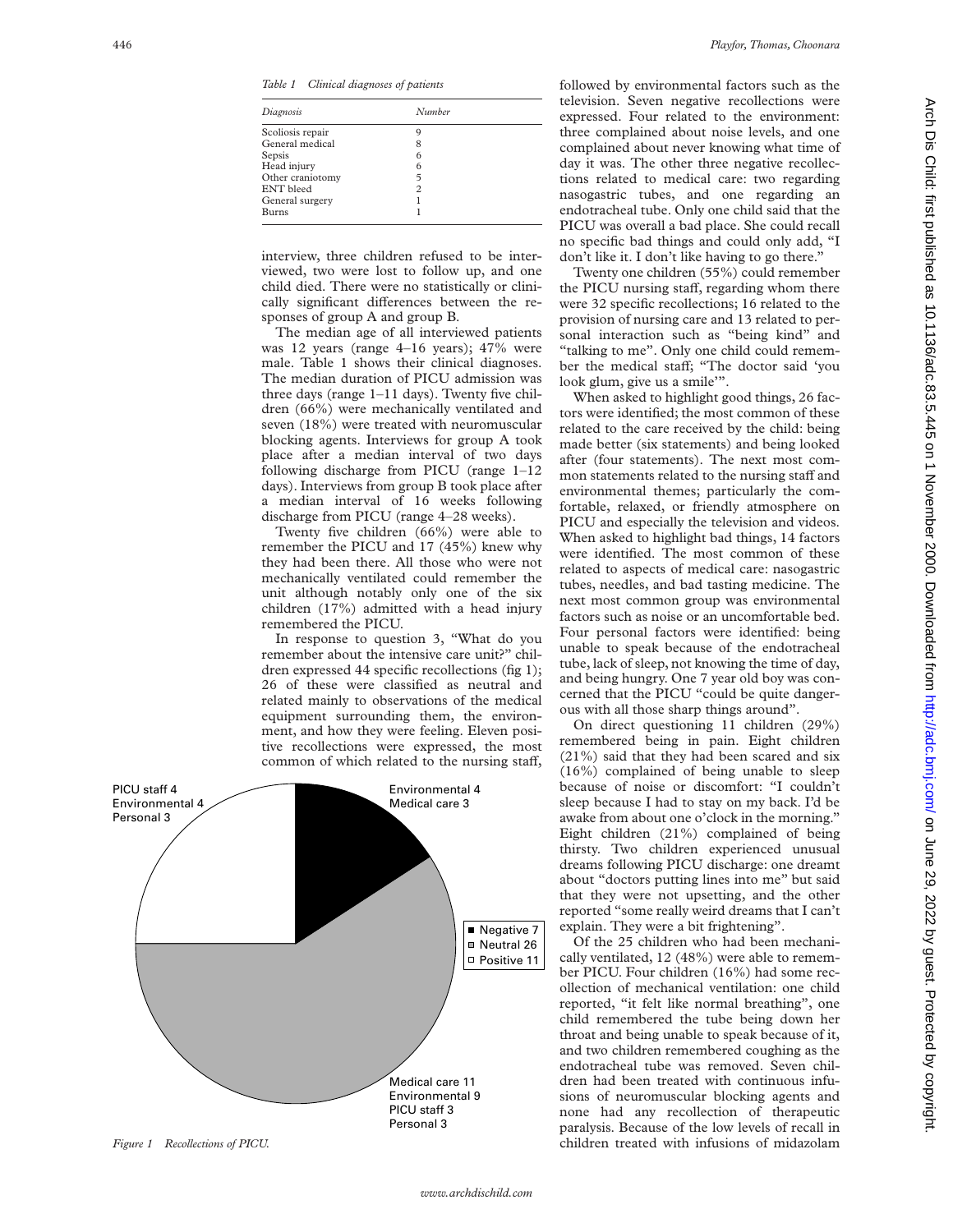

*Figure 2 Child's drawing of "what it was like to be on the intensive care unit".*

there was no correlation between severity of illness, or depth of sedation, and subsequent recall.

Of those children interviewed in hospital 88% were positive about their move to a general ward area. Overall, 79% of children felt neutral regarding any future readmission to PICU and 13% felt negative.

Only nine children were willing to draw pictures; the majority were either feeling too unwell or were too embarrassed. The majority drew themselves lying in bed or standing in the hospital such as in fig 2.

## **Discussion**

Initial reports of recollection following intensive care were based on the frequently disturbing personal accounts of adults highlighting the inability to communicate, pain, fear, and hallucinations.<sup>2-4</sup> Subsequent studies have shown that up to 50% of adult patients may remember extensive details of treatment received, including mechanical ventilation and therapeutic paralysis.<sup> $5-10$ </sup> In a more recent study, 36% of adult patients recalled therapeutic paralysis and highlighted temporal disorientation, sleep disturbance, and difficulty in breathing as major negative experiences. $11$  It has been shown that the degree of recall in adult patients is correlated with the severity of their illness,<sup>12</sup> and other authors have commented on the potential link between sedation and subsequent recall.<sup>13</sup>

We have interviewed children over a broad age range, following the advice of a child psychologist, and do not feel that the age of the children influenced their responses. Similarly we interviewed children in group B after a variable interval following discharge which may have influenced their recall, although we were reassured by the lack of difference in the nature of responses between groups A and B, and by the findings of adult investigators who found recall of critical care experience is not significantly affected by the time elapsed since admission.<sup>10</sup>

We have shown that children interviewed following discharge from PICU have essentially neutral recollections, with any negative recollections focusing on uncomfortable aspects of medical care or environmental factors. Almost one third of the children in this study remembered being in pain, a similar result to that found in a recent adult study.<sup>14</sup> Effective management of pain is increasingly recognised as an important element of critical care; with modern anaesthetic and analgesic techniques the quality of this aspect of care should be improved.

The children in this study remembered little of mechanical ventilation and nothing of therapeutic paralysis. Only one ventilated child could clearly remember the presence of the endotracheal tube, and she highlighted the anxiety that resulted from inability to communicate. The traditional goals of sedation have been to facilitate mechanical ventilation, reduce anxiety and distress in the child, and allow for tolerance of diagnostic and therapeutic procedures.15 Additional benefits may include reduced patient recall, which may be an important factor in reducing subsequent psychological morbidity,<sup>16</sup> and may reduce the incidence of post-traumatic stress disorder following critical illness.<sup>17</sup>

Midazolam is recognised as an effective sedative agent<sup>18</sup> and is widely used in critically ill children worldwide.<sup>19 20</sup> The benzodiazepines are excellent agents for inducing antegrade amnesia without impairing the ability to retrieve previously learned information.<sup>21</sup> Midazolam has been shown to reduce the recollection of critically ill adult patients, $12$  although this may not be true at low doses. $22$  It is well known that the handling of midazolam varies between age groups, $23$  and that wide interindividual variations occur in the pharmacokinetics of midazolam in critically ill children.<sup>24</sup> Our study suggests that midazolam has a significant amnesic effect when administered by continuous infusion to critically ill children, which adds to its profile as a useful sedative agent in this group. Further studies involving larger numbers of children would be required to determine if the depth or quality of sedation obtained with midazolam was correlated with recall. The effects on subsequent patient recall should be considered when assessing the efficacy of sedation regimes in intensive care.

We are grateful for the assistance of Dr Neal Chilvers in the data analysis of this paper.

## **Appendix 1: Recall questions**

- 1 Do you remember being on the intensive care unit? (If "No"; The place where you were before you were brought here. The place where you were very poorly. If still "No" ask Questions 2, 11, 15, 16).
- 2 Do you know why you were admitted to the unit?
- 3 What do you remember about the intensive care unit?
- 4 Overall was it good or bad?
- 5 What were the good things?
- 6 What were the bad things?
- 7 Were you ever in pain?
- 8 Were you ever scared?